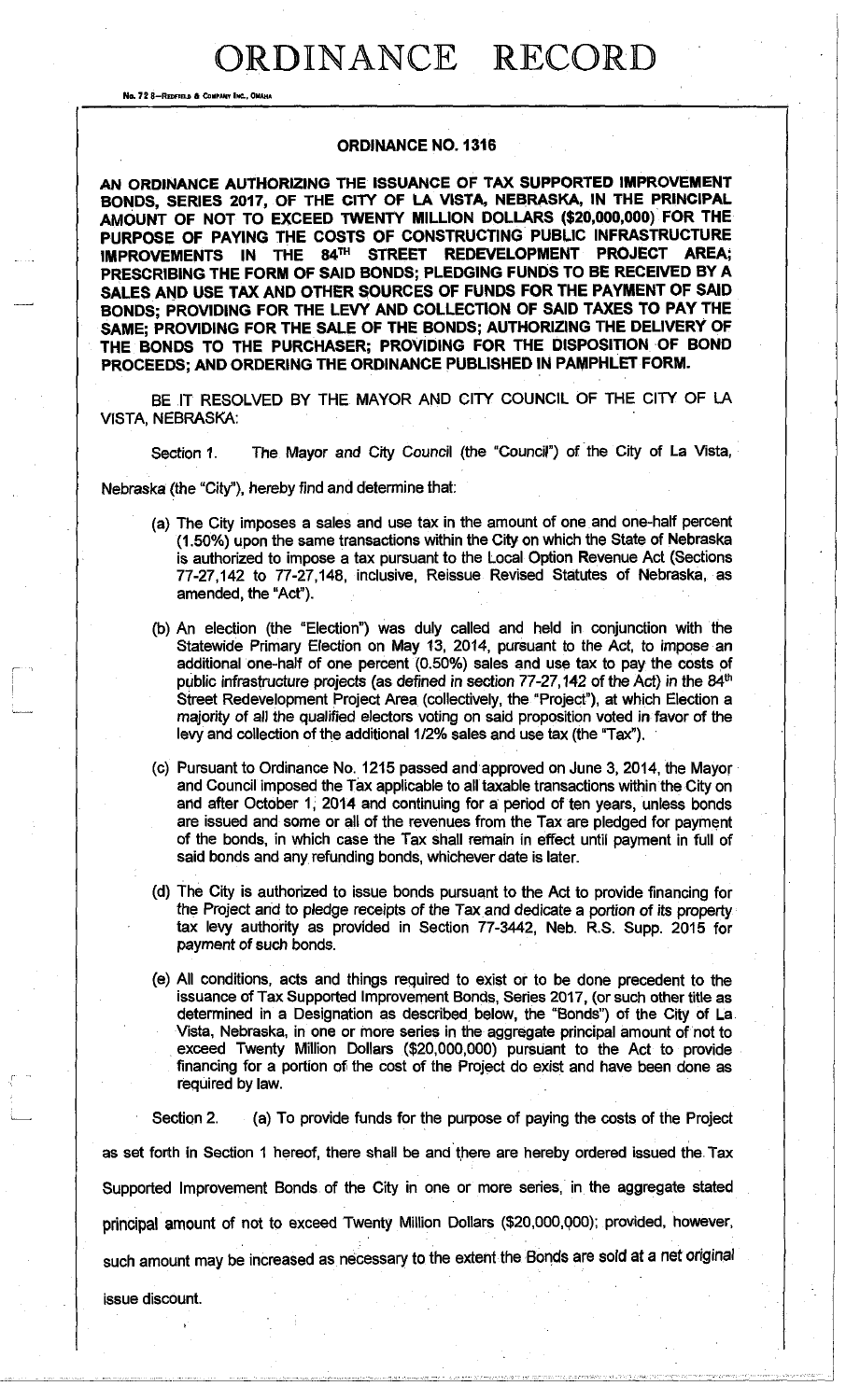Ne. 72 8-RedField & Company Inc., Omaha  $\alpha$  redField  $\alpha$  redField  $\alpha$  redField  $\alpha$  redField  $\alpha$  redField  $\alpha$  redField  $\alpha$  redField  $\alpha$  redField  $\alpha$  redField  $\alpha$  redField  $\alpha$  redField  $\alpha$  redField  $\alpha$  redField

(b) The Bonds or any portion thereof are hereby authorized to be sold pursuant to a negotiated sale with D.A. Davidson & Co., as initial purchaser (the "Underwriter"). In connection with such sale, the Mayor, City Administrator, City Clerk or City Treasurer (each, an "Authorized Officer") are hereby authorized to specify, determine, designate, establish and appoint, as the case may be, in one or more written designations which may be included in a bond purchase agreement (each, a "Designation"), the following with respect to the Bonds: (i) the aggregate purchase price of the Bonds and the underwriting discount which shall not exceed 3.00% of the aggregate stated principal amount thereof, (ii) the form and contents of any bond purchase agreement in connection with such sale, (iii) for each series, the title, dated date, aggregate principal amount (which aggregate stated principal amount shall not exceed \$20,000,000; provided, however, such amount may be increased as necessary to the extent the Bonds are sold at a net original issue discount), and the final maturity date, which shall not be later than December 31, 2043, (iv) the principal amounts maturing in each year and whether maturities will be issued as serial or term bonds (v) the rate or rates of interest to be borne by each principal maturity, and any original issue premium or original issue discount, provided that the true interest cost of the Bonds shall not exceed 4.50%, (vi) the principal payment dates and interest payment dates, (vii) whether the Bonds will be subject to redemption prior to their stated maturity, and if subject to such optional redemption, the provisions governing such redemption, including a redemption price not to exceed 104% of the principal amount then being redeemed plus accrued interest to the date of redemption, (viii) the amount and due date of each sinking fund installment for any of the Bonds issued as term Bonds, (ix) the designation of the Paying Agent and Registrar and the form and content of any agreement between the City and such entity (x) the certain maturities of Bonds (the "Insured Bonds") to be insured by the Assured Guaranty Municipal Corp. (the "Bond Insurer") as determined pursuant to section 15 of this Ordinance and the terms and provisions of any such bond insurance policy, and (xi) all other terms and provisions of the Bonds not otherwise specified or fixed by this Ordinance.

(c) The Bonds shall be issued in fully registered form in the denomination of \$5,000 or any integral multiple thereof. The date of original issue for the Bonds shall be date of original delivery. Interest on the Bonds, at the respective rates for each maturity, shall be payable semi-annually on January and July of each year beginning July 15, 2018 (or such other dates, as may be determined in the Designation, each an "Interest Payment Date"), and the Bonds shall bear interest from the date of original issue or the most recent Interest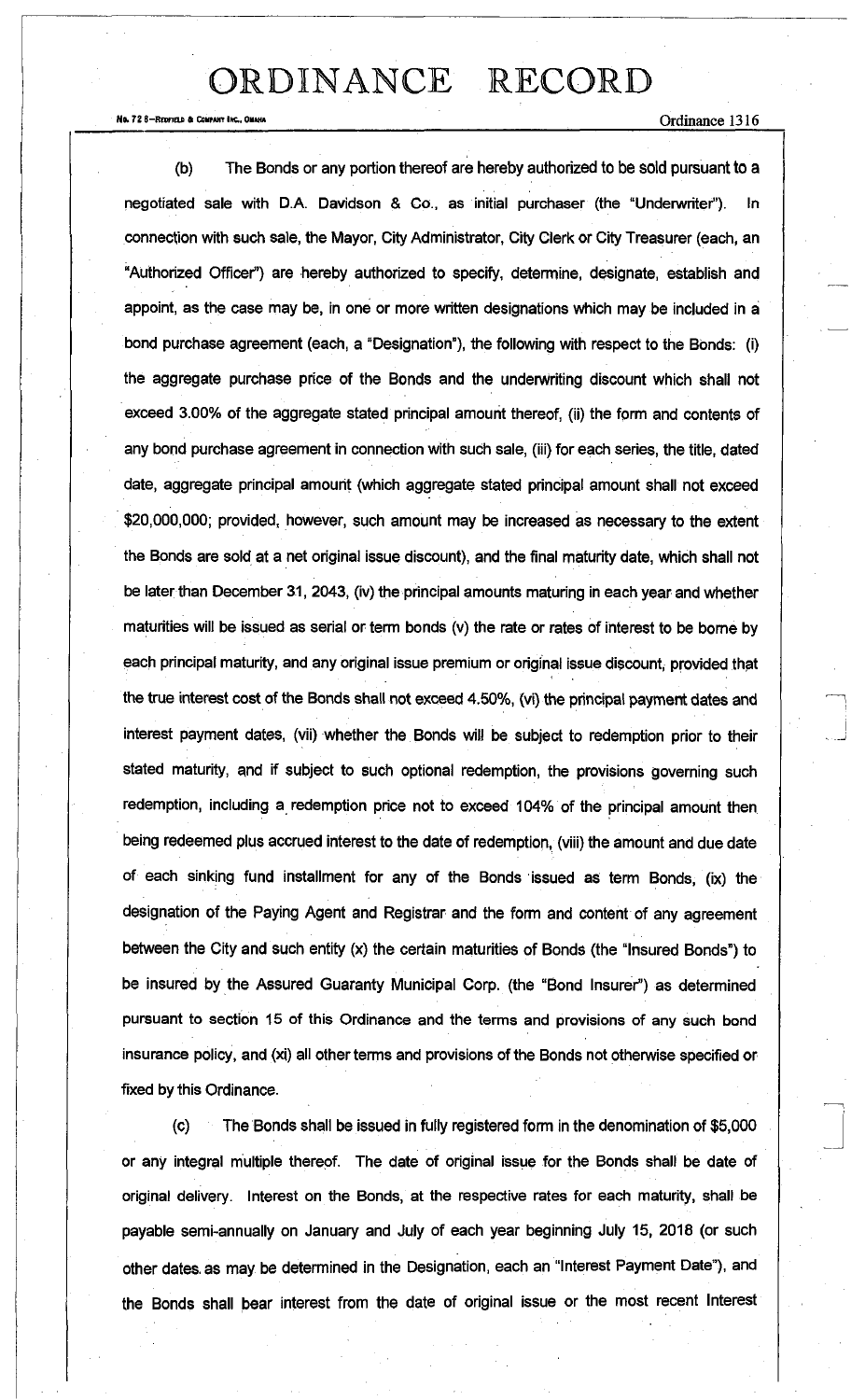No. 72 8-REDFIELD & COMPANY INC., O

Or<del>dinance 1316</del>

Payment Date, whichever is later. The interest due on each Interest Payment Date shall be payable to the registered owners of record as of the fifteenth day immediately preceding the Interest Payment Date (the "Record Date"), subject to the provisions of Section 4 hereof. The Bonds shall be numbered from 1 upwards in the order of their issuance. No Bond shall be issued originally or upon transfer or partial redemption having more than one principal maturity. The initial bond numbering and principal amounts for each of the Bonds issued shall be as directed by the initial purchaser thereof. Payments of interest due on the Bonds prior to maturity or earlier redemption shall be made by the Paying Agent and Registrar, as designated pursuant to Section 3 hereof, by mailing a check or draft in the amount due for such interest on each Interest Payment Date to the registered owner of each Bond, as of the Record Date for such Interest Payment Date, to such owner's registered address as shown on the books of registration as required to be maintained in Section 3 hereof. Payments of principal due at maturity or at any date fixed for redemption prior to maturity, together with unpaid accrued interest thereon, shall be made by said Paying Agent and Registrar to the registered owners upon presentation and surrender of the Bonds to said Paying Agent and Registrar. The City and said Paying Agent and Registrar may treat the registered owner of any Bond as the absolute owner of such Bond for the purpose of making payments thereon and for all other purposes and neither the City nor the Paying Agent and Registrar shall be affected by any notice or knowledge to the contrary, whether such Bond or any installment of interest due thereon shall be overdue or hot. All payments on account of interest or principal made to the registered owner of any Bond in accordance with the terms of this Ordinance shall be valid and effectual and shall be a discharge of the City and said Paying Agent and Registrar, in respect of the liability upon the Bonds or claims for interest to the extent of the sum or sums so paid.

Section 3. First National Bank of Omaha, Fremont, Nebraska, is hereby designated to serve as Paying Agent and Registrar for the Bonds, provided that the City reserves the right to designate a bank or trust company to serve in such capacity and upon such agreed terms as may be determined in the Designation by one or more Authorized Officers or at any time by the Mayor at the Mayor's discretion. If a bank or trust company is designated, such bank or trust company shall serve as Paying Agent and Registrar in such capacities under the terms of an agreement entitled "Paying Agent and Registrar's Agreement" between the City and said Paying Agent and Registrar, the form of which is hereby approved. The Mayor and City Clerk are hereby authorized to execute said agreement on behalf of the City in the form as an Authorized Officer shall deem appropriate on behalf of the *City.* The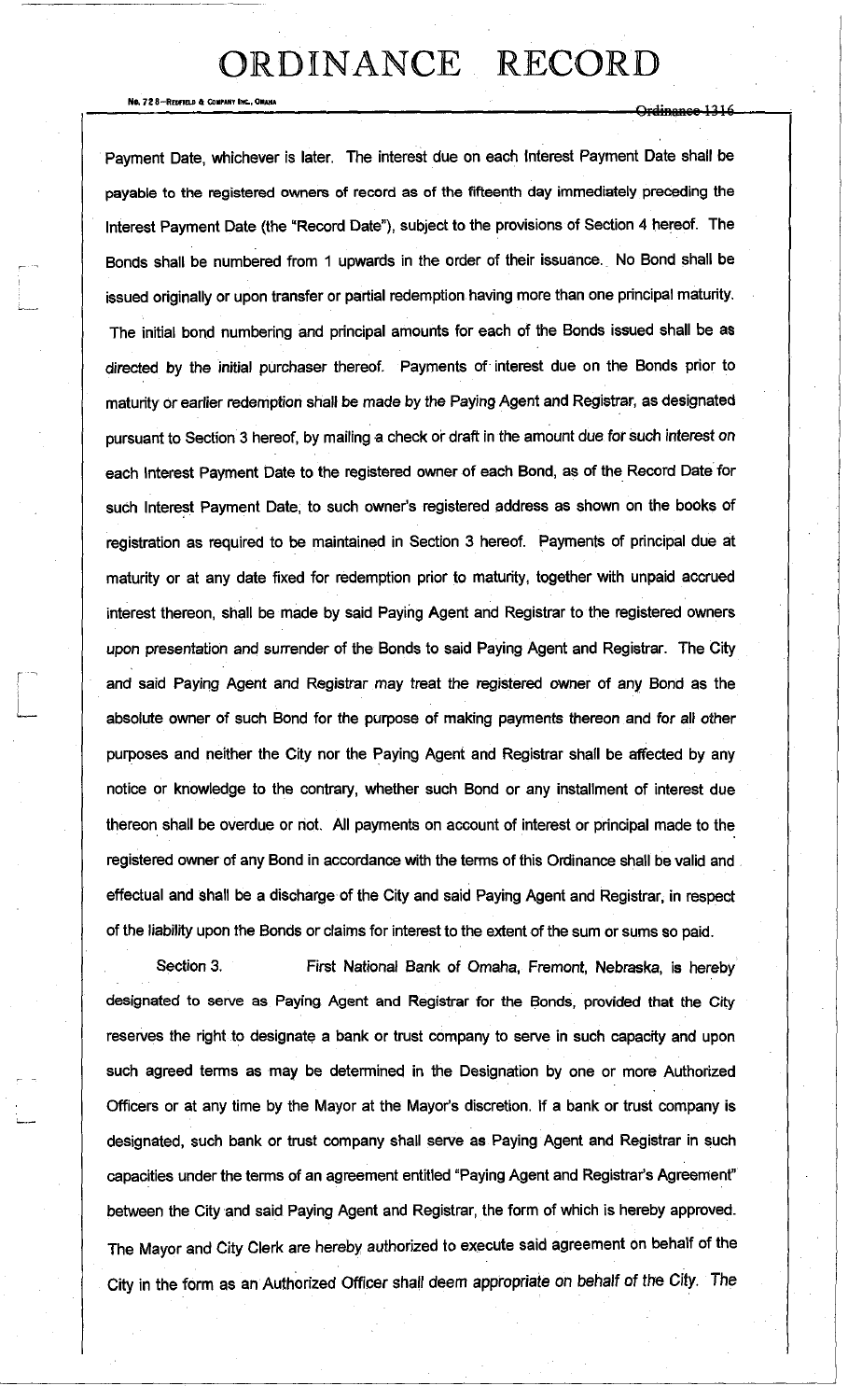No. 72 8-Redition & COMPART INC., OMAHA  $Ordinance$   $1316$ 

Paying Agent and Registrar shall keep and maintain for the City books for the registration and transfer of the Bonds at its office. The names and registered addresses of registered owner or owners of the Bonds shall at all times be recorded in such books. Any Bond may be transferred pursuant to its provisions at the office of said Paying Agent and Registrar by surrender of such bond for cancellation, accompanied by a written instrument of transfer, in form satisfactory to said Paying Agent and Registrar, duly executed by the registered owner in person or by such owner's duly authorized agent, and thereupon the Paying Agent and Registrar on behalf of the City will deliver at its office (or send by registered mail to the transferee owner or owners thereof at such transferee owner's or owners' risk and expense), registered in the name of such transferee owner or owners, a new Bond or Bonds of the same interest rate, aggregate principal amount and maturity. To the extent of the denominations authorized for the Bonds by this ordinance, one such bond may be transferred for several such bonds of the same interest rate and maturity, and for a like aggregate principal amount, and several such bonds may be transferred for one or several such bonds, respectively, of the same interest rate and maturity and for a like aggregate principal amount. In every case of transfer of a Bond, the surrendered Bond shall be canceled and destroyed. All Bonds issued upon transfer of the Bonds so surrendered shall be valid obligations of the City evidencing the same obligation as the Bonds surrendered and shall be entitled to all the benefits and protection of this Ordinance to the same extent as the Bonds upon transfer of which they were delivered. The City as said Paying Agent and Registrar shall not be required to transfer any Bond during any period from any Record Date until its immediately following Interest Payment Date or to transfer any Bond called for redemption for a period of 30 days next preceding the date fixed for redemption.

Section 4. **In the event that payments of interest due on the Bonds on an** Interest Payment Date are not timely made, such interest shall cease to be payable to the registered owners as of the Record Date for such Interest Payment Date and shall be payable to the registered owners of the Bonds as of a special date of record for payment of such defaulted interest as shall be designated by the Paying Agent and Registrar whenever monies for the purpose of paying such defaulted interest become available.

Section 5. Bonds shall be subject to redemption, in whole or in part, prior to maturity at any time on or after the fifth anniversary of the date of original issue thereof at par plus accrued interest on the principal amount redeemed to the date fixed for redemption (or such other date as may be determined in the Designation). The City may select the Bonds to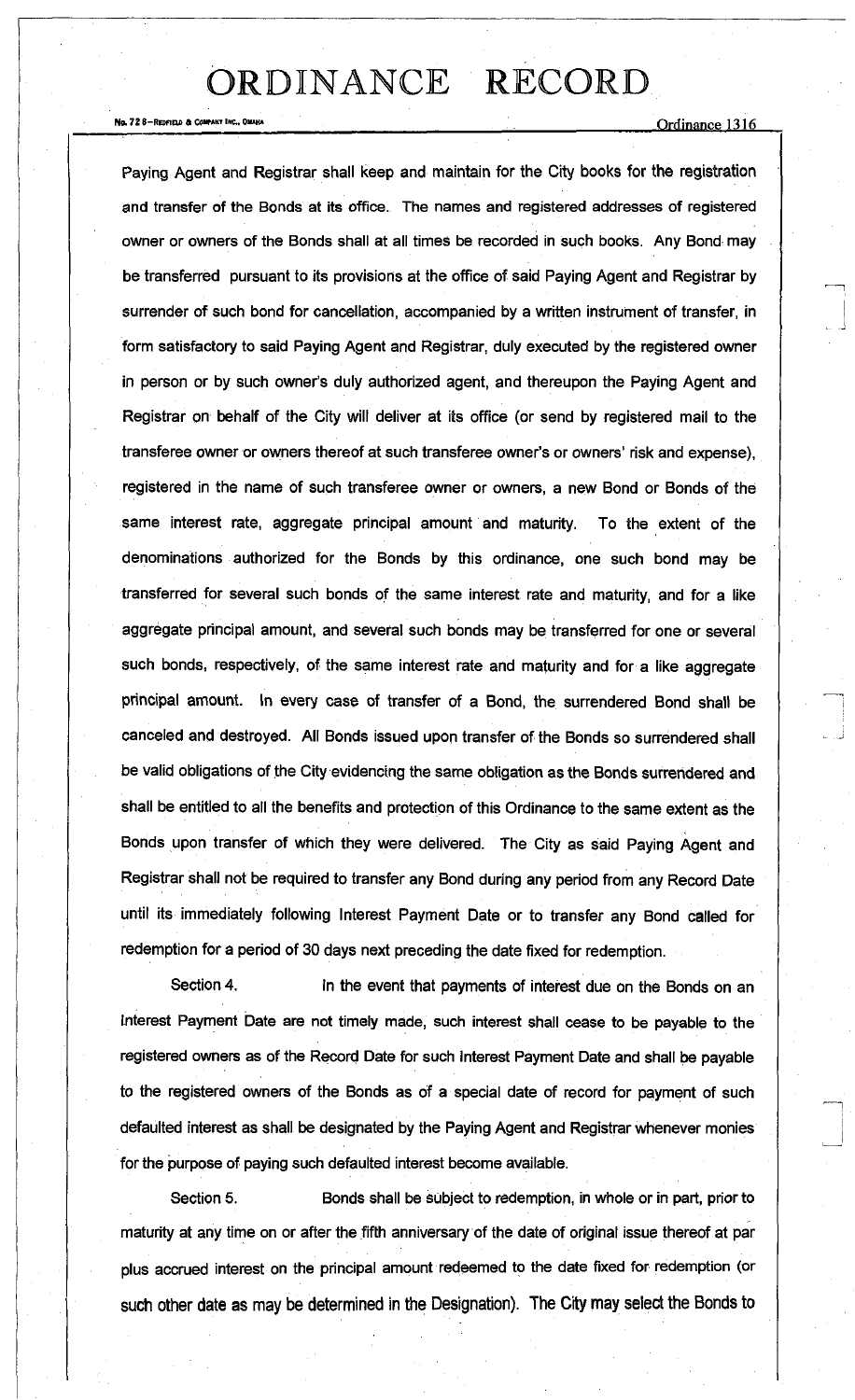No, *72* S-REDFIEU) 6 *Couruir* |\*T, *OMAHA* 

<del>Ordinance 1316</del>

be redeemed for optional redemption in its sole discretion. Bonds for mandatory redemption shall be selected by the Paying Agent and Registrar using any random method of selection determined appropriate by the Paying Agent and Registrar. Bonds redeemed pursuant to the requirements for mandatory redemption shall be redeemed at par plus accrued interest on the principal amount redeemed. The Bonds shall be redeemed only in amounts of \$5,000 or integral multiples thereof. Bonds redeemed in part only shall be surrendered to said Paying Agent and Registrar in exchange for a new Bond evidencing the unredeemed principal thereof. Notice of redemption of any Bond called for redemption shall be given, at the direction of the City in the case of optional redemption and without further direction in the case of mandatory redemption, by said Paying Agent and Registrar by mail not less than 30 days prior to the date fixed for redemption, first class, postage prepaid, sent to the registered owner of such Bond at said owner's registered address. Such notice shall designate the Bond or Bonds to be redeemed by maturity or otherwise, the date of original issue, series and the date fixed for redemption and shall state that such Bond or Bonds are to be presented for prepayment at the office of said Paying Agent and Registrar. In case of any Bond partially redeemed, such notice shall specify the portion of the principal amount of such Bond to be redeemed. No defect in the mailing of notice for any Bond shall affect the sufficiency of the proceedings of the City designating the Bonds called for redemption or the effectiveness of such call for Bonds for which notice by mail has been properly given and the City shall have the right to further direct notice of redemption for any such Bond for which defective notice has been given.

Section 6. If the date for payment of the principal of or interest on the Bonds shall be a Saturday, Sunday, legal holiday or a day on which banking institutions in La Vista, Nebraska, are authorized by law or executive order to close, then the date for such payment shall be the next succeeding day which is not a Saturday, Sunday, legal holiday or a day on which such banking institutions are authorized to close, and payment on such day shall have the same force and effect as if made on the nominal date of payment.

Section 7. The Bonds shall be in substantially the following form:

#### **UNITED STATES OF AMERICA**

#### **STATE OF NEBRASKA COUNTY OF SARPY**

**TAX SUPPORTED IMPROVEMENT BOND OF THE CITY OF LA VISTA, NEBRASKA SERIES 2017**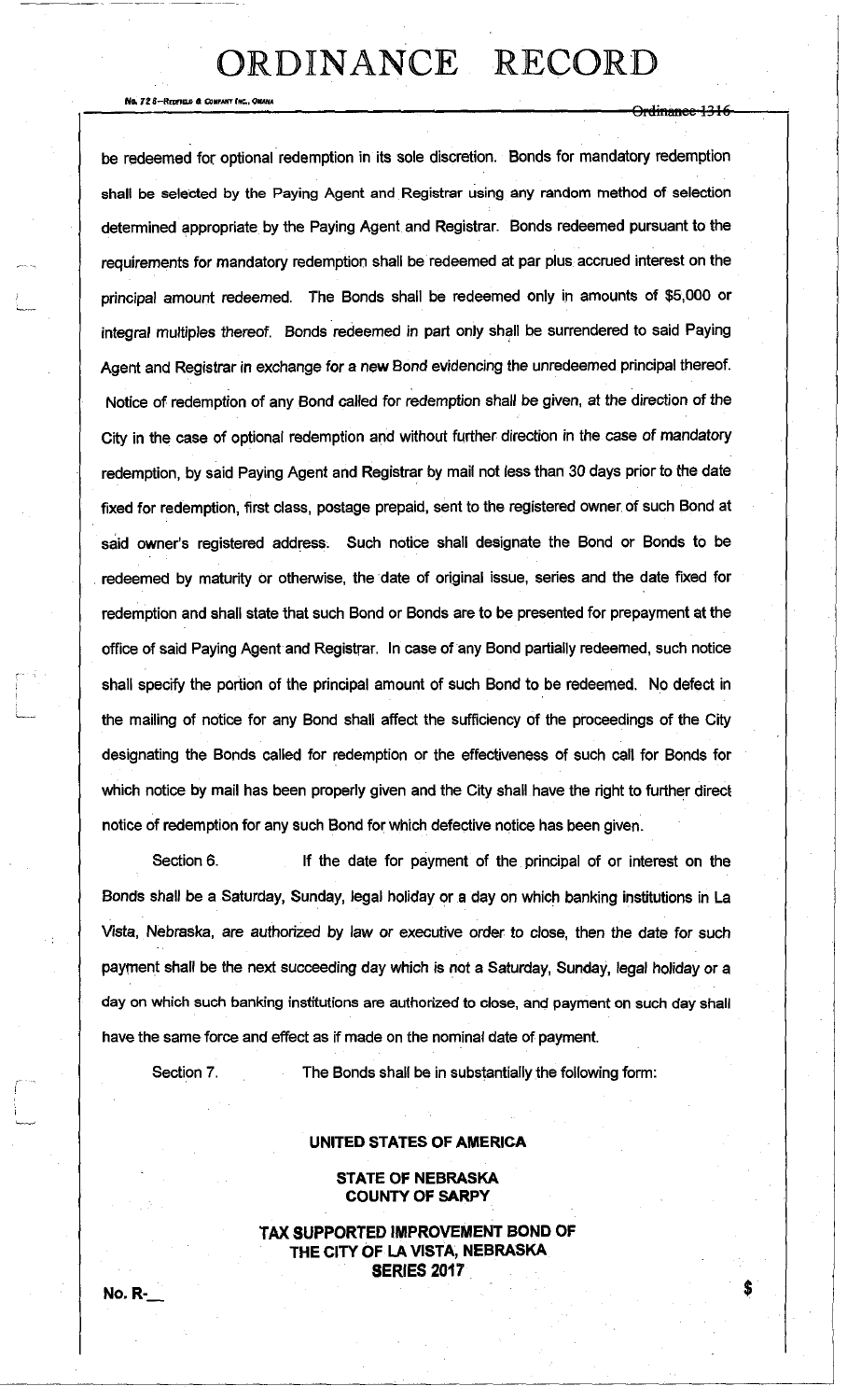HP**. 72 8**-REPFIELC **ft** CONRAWR **itc..** OM**\* \***<sup>H</sup> **| Ordinance 1316** 

**Interest Rate Maturity Date Date of Original Issue CUSIP % , ,2017** 

Registered Owner: Cede & Co. **13-2555119** 

#### Principal Amount:

KNOW ALL PERSONS BY THESE PRESENTS: That the City of La Vista, Nebraska, hereby acknowledges itself to owe and for value received promises to pay to the registered owner specified above, or registered assigns, the principal amount specified above in lawful money of the United States of America on the date of maturity specified above with interest thereon to maturity (or earlier redemption) from the date of original issue or most recent Interest Payment Date, whichever is later, at the rate per annum specified above, payable on<br>201, and semiannually thereafter on \_\_\_\_\_\_\_\_ and \_\_\_\_\_\_ of each

, 201\_, and semiannually thereafter on \_\_\_\_\_\_ and \_\_\_\_\_\_\_ of each year (each of said dates an "Interest Payment Date"). Said interest shall be computed on the basis of a 360-day year consisting of twelve 30-day months. The principal of this bond is payable upon presentation and surrender of the bond at the office of First National Bank of Omaha, Fremont, Nebraska, as Paying Agent and Registrar. Interest on this bond due prior to maturity or earlier redemption will be. paid on each Interest Payment Date by a check or draft mailed by the Paying Agent and Registrar to the registered owner of this bond, as shown on the books of record maintained by the Paying Agent and Registrar, at the close of business on the fifteenth day immediately preceding the Interest Payment Date, to such owner's registered address as shown on such books and records. Any interest not so timely paid shall cease to be payable to the person entitled thereto as of the record date such interest was payable, and shall be payable to the person who is the registered owner of this bond (or of one or more predecessor bonds hereto) on such special record date for payment of such defaulted interest as shall be fixed by the Paying Agent and Registrar whenever monies for such purposes become available.

This bond is one of an issue of fully registered bonds of the total principal amount of Dollars (\$<sub>1,1</sub>, 2008), of even date and like tenor except as to date of maturity, rate of interest and denomination which were issued by the City to pay the costs of constructing public infrastructure improvements in the 84th Street Redevelopment Project Area. This bond and the bonds of this issue were authorized at an election duly called and held in conjunction with the Statewide Primary Election on May 13, 2014, at which election a majority of all the qualified electors voting on said proposition voted in favor of the levy and collection of the additional 1/2% sales and use tax for payment of costs of the Project. The issuance of this bond and the bonds of this issue has been authorized by proceedings duly had<br>and Ordinance No. (the "Ordinance") legally passed and approved by the Mayor and City \_ (the "Ordinance") legally passed and approved by the Mayor and City Council of said City on **Council of said City on** , 2017.

All Bonds of this issue are subject to redemption at the option of the City, in whole or in part, at any time on or after five years after the date of delivery, at par plus interest accrued on the principal amount redeemed to the date fixed for redemption.

Notice of redemption shall be given by mail to the registered owner of any bond to be redeemed at said registered owner's address in the manner specified in the Ordinance authorizing said issue of bonds. Individual bonds may be redeemed in part but only in \$5,000 amounts or integral multiples thereof.

This bond is transferable by the registered owner or such owner's attorney duly authorizing in writing at the office of the Paying Agent and Registrar upon surrender and cancellation of this bond, and thereupon a new bond or bonds of the same aggregate principal amount, interest rate and maturity will be issued to the transferee as provided in the Ordinance authorizing said issue of bonds, subject to the limitations therein prescribed. The City, the Paying Agent and Registrar and any other person may treat the person in whose name this bond is registered as the absolute owner hereof for the purpose of receiving payment due hereunder and for all purposes and shall not be affected by any notice to the contrary, whether this bond be overdue or not.

If the date for payment of the principal of or interest on this bond shall be a Saturday, Sunday, legal holiday or a day on which banking institutions in the City of La Vista, Nebraska, are authorized by law or executive order to close, then the date for such payment shall be the next succeeding day which is not a Saturday, Sunday, legal holiday or a day on which such banking institutions are authorized to close, and payment on such day shall have the same force and effect as if made on the nominal date of payment.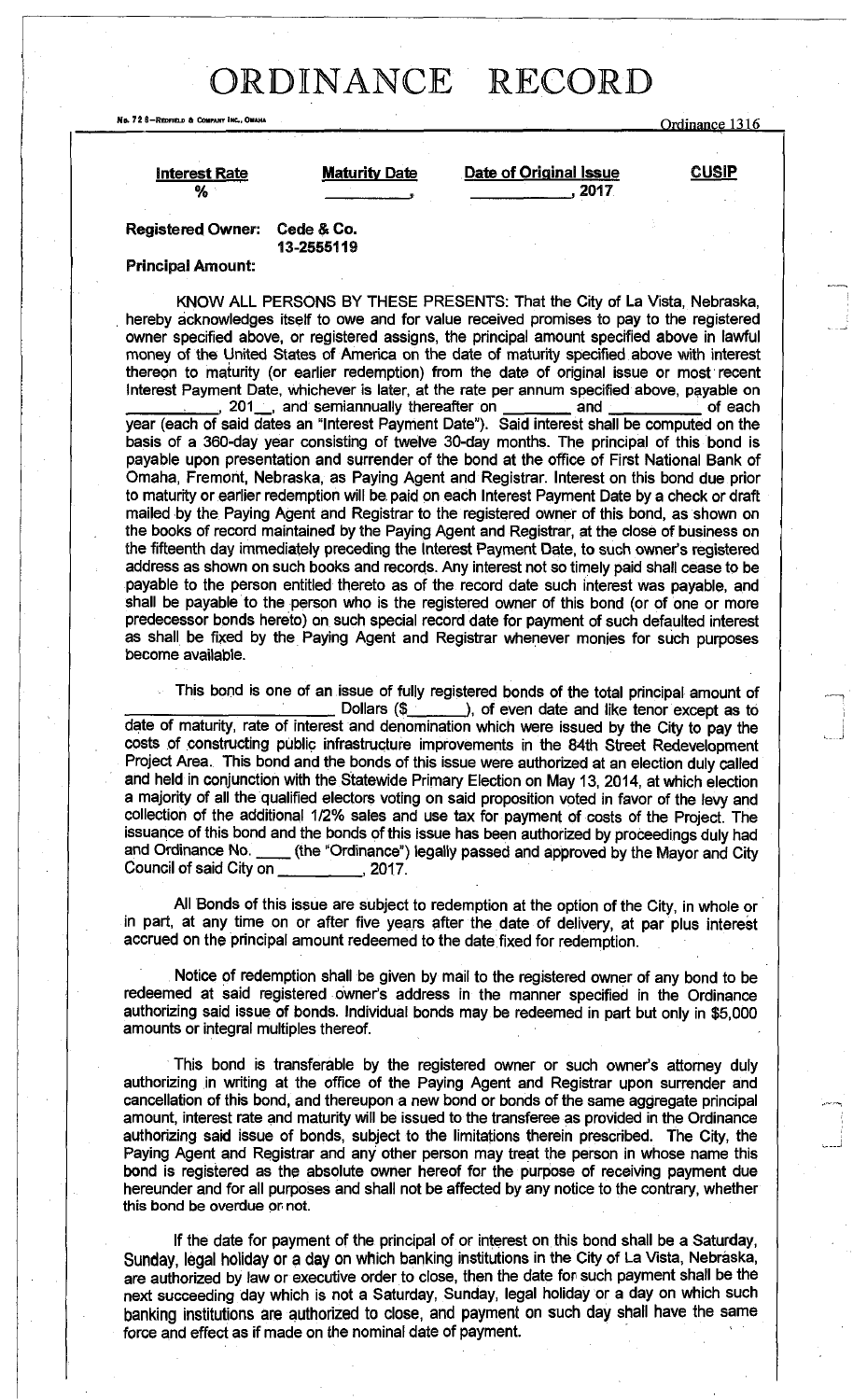No. 72 8-Repried & Company Inc., Oranga **Ordinal Company and Company inc.** The Company of the Company of the Company of the Company of the Company of the Company of the Company of the Company of the Company of the Company

For the prompt payment of the principal and interest on this bond and the other bonds of the same issue, as described in the Ordinance, the City of La Vista, Nebraska, has pledged funds received and to be received from revenues from a  $1/2$  cent sales and use tax as described in the Ordinance (the "Tax"), with receipts from such tax to be allocated by the City to payment of principal and interest as the same fall due. In addition, the City has covenanted and agreed in the Ordinance that it shall designate a portion of its property tax authority pursuant to Section 77-3442, Neb. R.S. Supp. 2015, in such amount as will provide funds which, together with receipts from the Tax as pledged to the payment of such principal and interest and any other money made available and used for such purpose, will be sufficient to make payment of the principal of and interest on this bond and the other bonds of the same issue as the same fall due.

AS PROVIDED IN THE ORDINANCE REFERRED TO HEREIN, UNTIL THE TERMINATION OF THE SYSTEM OF BOOK-ENTRY-ONLY TRANSFERS THROUGH THE DEPOSITORY TRUST COMPANY, NEW YORK, NEW YORK (TOGETHER WITH ANY SUCCESSOR SECURITIES DEPOSITORY APPOINTED PURSUANT TO THE ORDINANCE, "DTC"), AND NOTWITHSTANDING ANY OTHER PROVISIONS OF THE ORDINANCE TO THE CONTRARY, A PORTION OF THE PRINCIPAL AMOUNT OF THIS BOND MAY BE PAID OR REDEEMED WITHOUT SURRENDER HEREOF TO THE REGISTRAR. DTC OR A NOMINEE, TRANSFEREE OR ASSIGNEE OF DTC OF THIS BOND MAY NOT RELY UPON THE PRINCIPAL AMOUNT INDICATED HEREON AS THE PRINCIPAL AMOUNT HEREOF OUTSTANDING AND UNPAID. THE PRINCIPAL AMOUNT HEREOF OUTSTANDING AND UNPAID SHALL FOR ALL PURPOSES BE THE AMOUNT DETERMINED IN THE MANNER PROVIDED IN THE ORDINANCE.

UNLESS THIS BOND IS PRESENTED BY AN AUTHORIZED OFFICER OF DTC (A) TO THE REGISTRAR FOR REGISTRATION OF TRANSFER OR EXCHANGE OR (B) TO THE REGISTRAR FOR PAYMENT OF PRINCIPAL, AND ANY BOND ISSUED IN REPLACEMENT HEREOF OR SUBSTITUTION HEREFOR IS REGISTERED IN THE NAME OF DTC AND ANY PAYMENT IS MADE TO DTC OR ITS NOMINEE, ANY TRANSFER, PLEDGE OR OTHER USE HEREOF FOR VALUE OR OTHERWISE BY OR TO ANY PERSON IS WRONGFUL BECAUSE ONLY THE REGISTERED OWNER HEREOF, DTC OR ITS NOMINEE, HAS AN INTEREST HEREIN.

IT IS HEREBY CERTIFIED AND WARRANTED that all conditions, acts and things required by law to exist or to be done precedent to and in the issuance of this bond did exist, did happen and were done and performed in regular and due form and time as required by law and that the indebtedness of said City, including this bond, does not exceed any limitation imposed by law.

This bond shall not be valid and binding on the City until authenticated by the Paying Agent and Registrar.

IN WITNESS WHEREOF, the Mayor and City Council of the City of La Vista, Nebraska, have caused this bond to be executed on behalf of the City with the manual or facsimile signatures of the Mayor and the City Clerk and by causing the official seal of the City to be impressed or imprinted hereon, all as of the date of original issue specified above.

THE CITY OF LA VISTA, NEBRASKA

(facsimile signature)

ATTEST: Mayor

(facsimile signature ) . (SEAL) City Clerk

#### **CERTIFICATE OF AUTHENTICATION**

This bond is one of the bonds authorized by Ordinance of the Mayor and City Council of the City of La Vista, Nebraska, described in the foregoing bond.

> FIRST NATIONAL BANK OF OMAHA, as Paying Agent and Registrar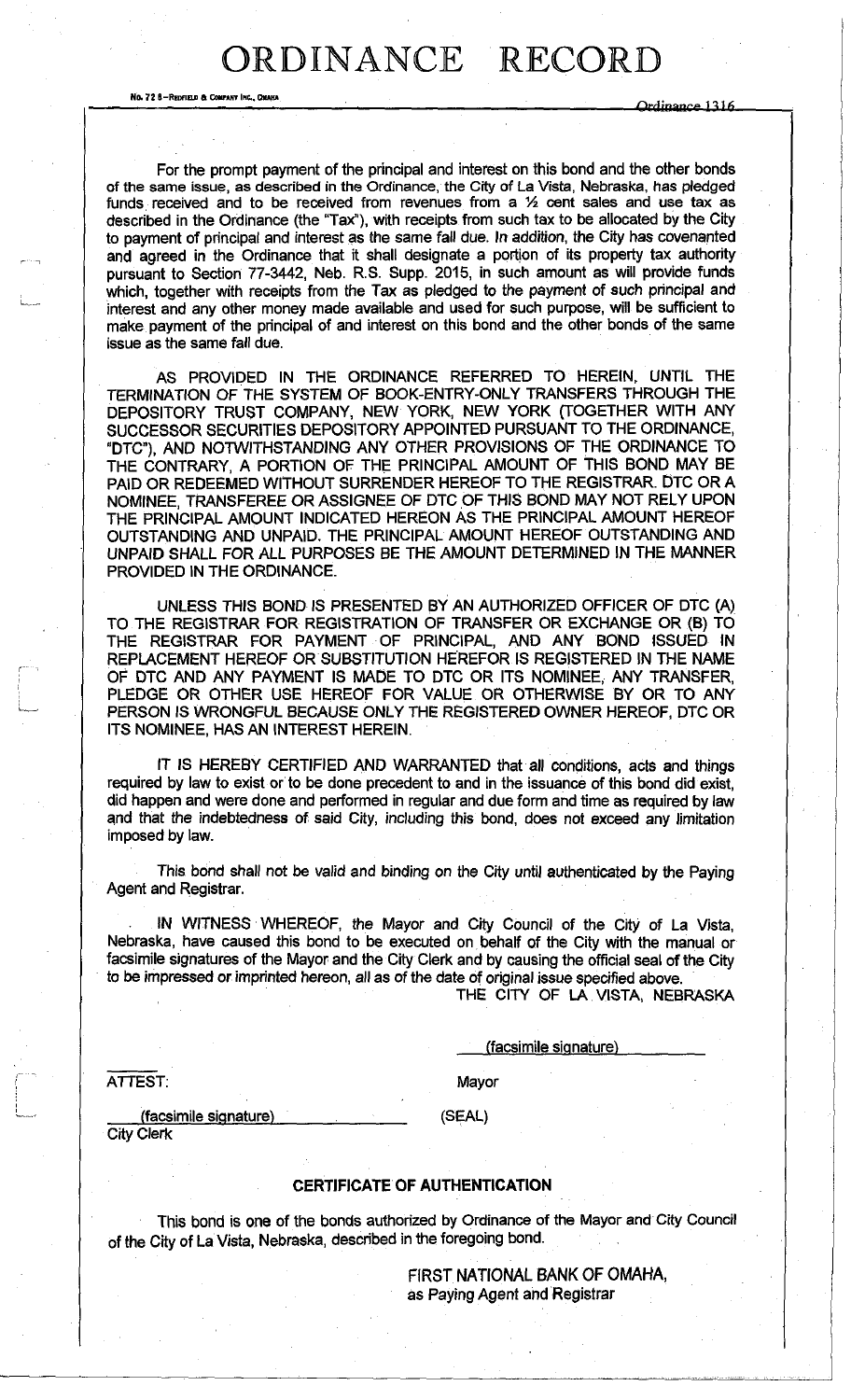No. 72 8-REDFIELD & COMPANY INC., OMAHA<br>
Campaign Company inc., OMAHA Ordinance 1316

By:

Authorized Signature

#### **[STATEMENT OF INSURANCE**

Assured Guaranty Municipal Corp. **("AGM"),** New York, New York, has delivered its municipal bond insurance policy (the "Policy") with respect to the scheduled payments due of principal of and interest on the Bonds maturing \_\_\_\_\_\_\_, 20\_\_\_ through \_ 20 , inclusive (the "Insured Bonds"), to

, or its successor, as paying agent for the Insured Bonds (the **"Paying Agent").**  Said Policy is on file and available for inspection at the principal office of the Paying Agent and a copy thereof may be obtained from AGM or the Paying Agent. All payments required to be made under the Policy shall be made in accordance with the provisions thereof. The owner of this Bond acknowledges and consents to the subrogation rights of AGM as more fully set forth in the Policy.]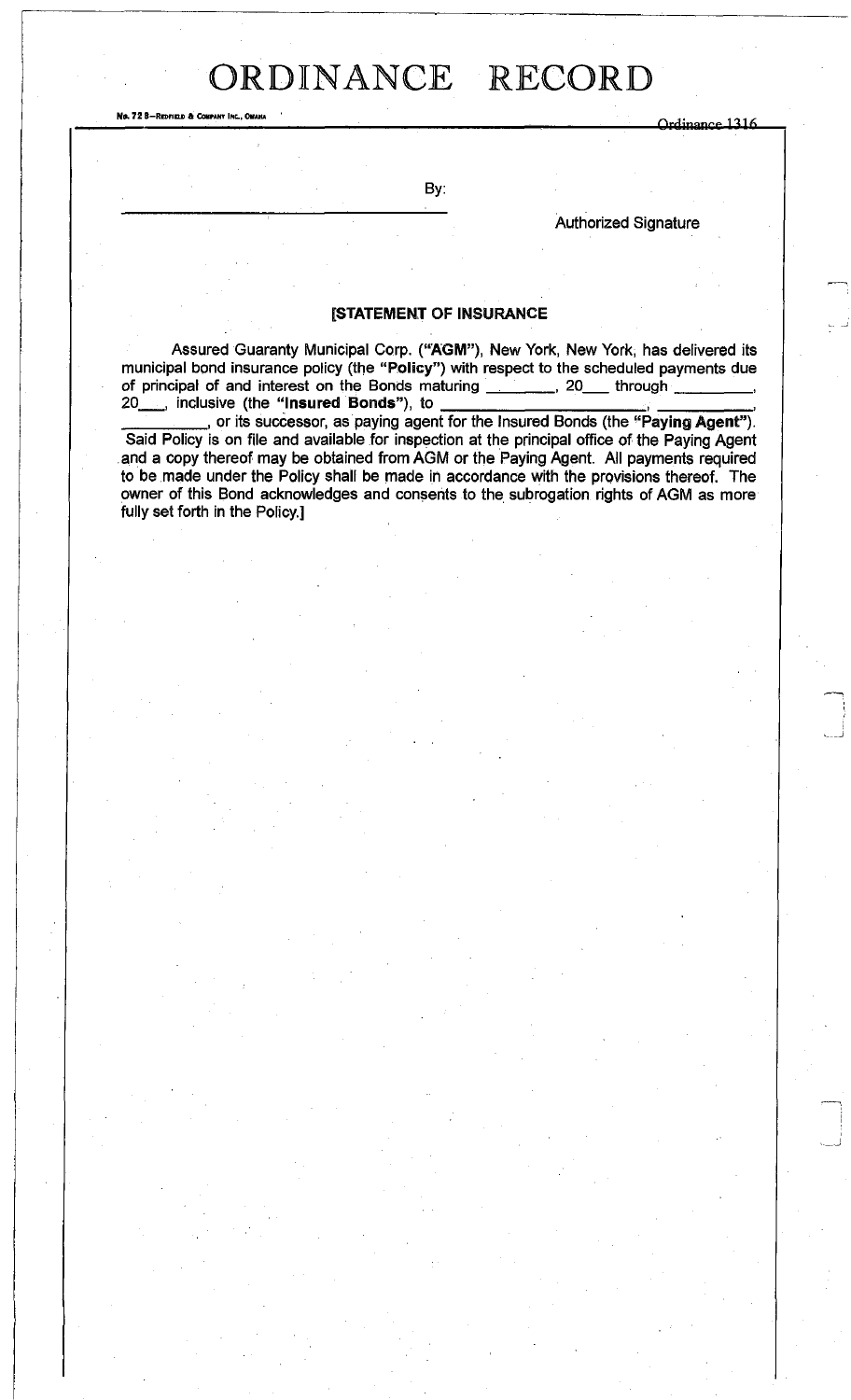|                             | No. 72 8-REDFIELD & COMPANY INC., OMAHA                                                      |         |                      |                     | Ordinance 1316               |
|-----------------------------|----------------------------------------------------------------------------------------------|---------|----------------------|---------------------|------------------------------|
|                             |                                                                                              |         |                      |                     |                              |
|                             |                                                                                              |         |                      |                     |                              |
|                             |                                                                                              |         | (Form of Assignment) |                     |                              |
|                             | For value received                                                                           |         |                      |                     |                              |
| hereby                      | sells,                                                                                       | assigns | and                  | transfers           | unto                         |
|                             |                                                                                              |         |                      | (Social             | <b>Security</b><br><b>or</b> |
|                             |                                                                                              |         |                      |                     | , attorney, to transfer      |
| appoints                    | the same on the books of registration in the office of the within-mentioned Paying Agent and |         |                      |                     |                              |
|                             | Registrar with full power of substitution in the premises.                                   |         |                      |                     |                              |
|                             |                                                                                              |         |                      |                     |                              |
|                             |                                                                                              |         | Dated:               |                     |                              |
|                             |                                                                                              |         |                      |                     |                              |
|                             |                                                                                              |         |                      |                     |                              |
|                             |                                                                                              |         |                      |                     |                              |
|                             |                                                                                              |         |                      |                     |                              |
|                             |                                                                                              |         |                      |                     |                              |
|                             |                                                                                              |         |                      |                     |                              |
|                             |                                                                                              |         |                      |                     |                              |
|                             |                                                                                              |         |                      | Registered Owner(s) |                              |
| <b>Signature Guaranteed</b> |                                                                                              |         |                      |                     |                              |
|                             |                                                                                              |         |                      |                     |                              |
|                             |                                                                                              |         |                      |                     |                              |
| By                          |                                                                                              |         |                      |                     |                              |
|                             |                                                                                              |         |                      |                     |                              |
|                             |                                                                                              |         |                      |                     |                              |

Authorized Officer(s)

Note: The signature(s) on this assignment MUST CORRESPOND with the name(s) as written on the face of the within bond in every particular, without alteration, enlargement or any change whatsoever, and must be guaranteed by a commercial bank or a trust company or by a firm having membership on the New York, Midwest or other stock exchange.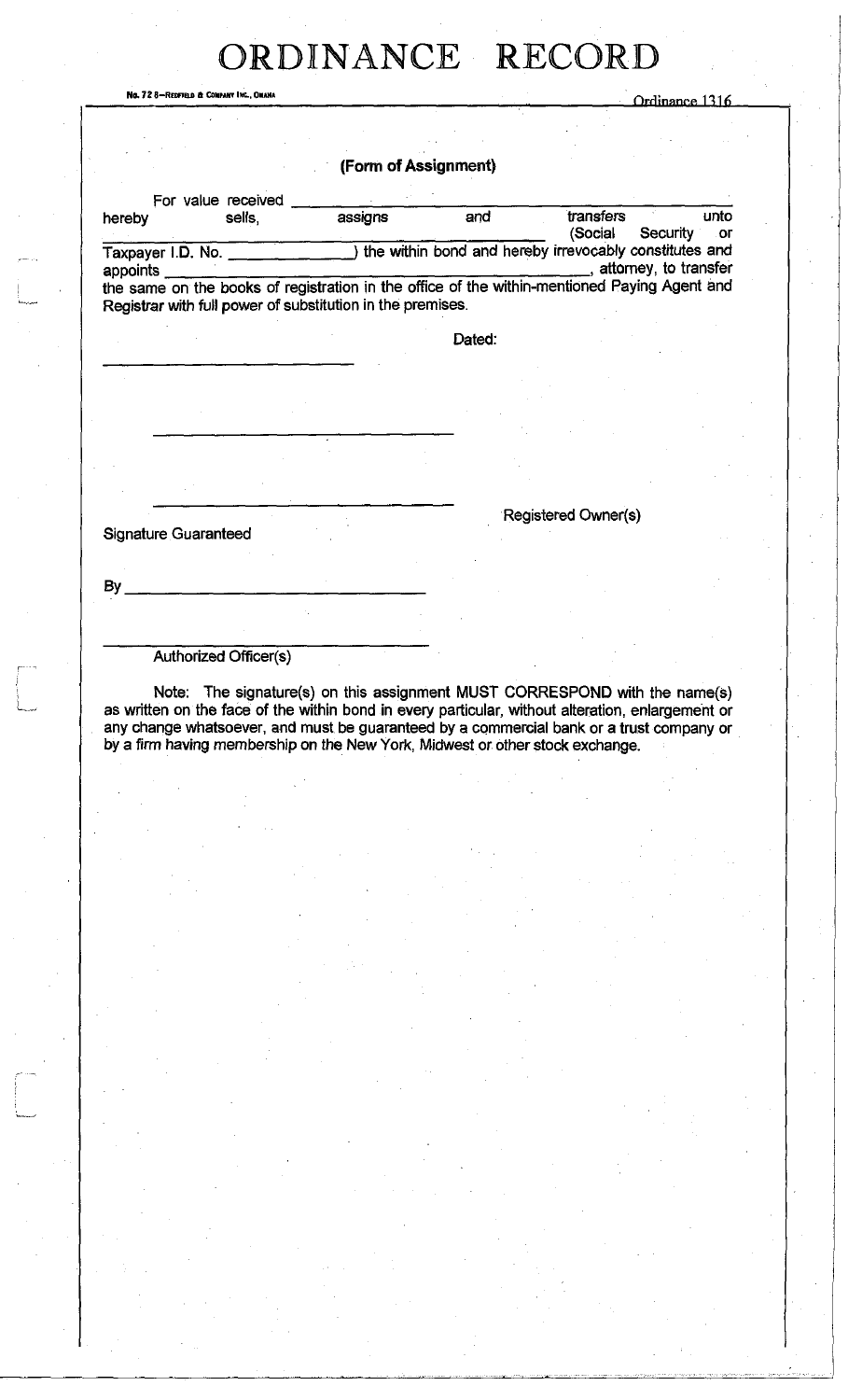No. 72 8—REDFIELD & COMPANY FAC., OMAHA $\frac{1316}{2}$ 

Section 8. Each of the Bonds shall be executed on behalf of the City with the manual or facsimile signatures of the Mayor and City Clerk of the City. The Bonds shall be issued initially as "book-entry-only" bonds using the services of The Depository Trust Company (the "Depository"), with one typewritten bond per maturity being issued to the Depository. In such connection said officers are authorized to execute and deliver a letter of representations (the "Letter of Representations") in the form required by the Depository, for and on behalf of the City, which shall thereafter govern matters with respect to registration, transfer, payment and redemption of the Bonds. Upon the issuance of the Bonds as "book-entry-only" bonds, the following provisions shall apply:

(a) The City and the Paying Agent and Registrar shall have no responsibility or obligation to any broker-dealer, bank or other financial institution for which the Depository holds Bonds as securities depository (each, a "Bond Participant") or to any person who is an actual purchaser of a Bond from a Bond Participant while the Bonds are in book-entry form (each, a "Beneficial Owner") with respect to the following:

the accuracy of the records of the Depository, any nominees of the Depository or any Bond Participant with respect to any ownership interest in the Bonds,

the delivery to any Bond Participant, any Beneficial Owner or any other person, other than the Depository, of any notice with respect to the Bonds, including any notice of redemption, or

(iii) the payment to any Bond Participant, any Beneficial Owner or any other person, other than the Depository, of any amount with respect to the Bonds.

The Paying Agent and Registrar shall make payments with respect to the Bonds only to or upon the order of the Depository or its nominee, and all such payments shall be valid and effective fully to satisfy and discharge the obligations with respect to such Bonds to the extent of the sum or sums so paid. No person other than the Depository shall receive an authenticated Bond, except as provided in (e) below.

(b) Upon receipt by the Paying Agent and Registrar of written notice from the Depository to the effect that the Depository is unable or unwilling to discharge its responsibilities, the Paying Agent and Registrar shall issue, transfer and exchange Bonds requested by the Depository in appropriate amounts. Whenever the Depository requests the Paying Agent and Registrar to do so, the Paying Agent and Registrar will cooperate with the Depository in taking appropriate action after reasonable notice (i) to arrange, with the prior written consent of the City, for a substitute depository willing and able upon reasonable and customary terms to maintain custody of the Bonds or (ii) to make available Bonds registered in whatever name or names the Beneficial Owners transferring or exchanging such Bonds shall designate.

(c) If the City determines that it is desirable that certificates representing the Bonds be delivered to the Bond Participants and/or Beneficial Owners of the Bonds and so notifies the Paying Agent and Registrar in writing, the Paying Agent and Registrar shall so notify the Depository, whereupon the Depository will notify the Bond Participants of the availability through the Depository of bond certificates representing the Bonds. In such event, the Paying Agent and Registrar shall issue, transfer and exchange bond certificates representing the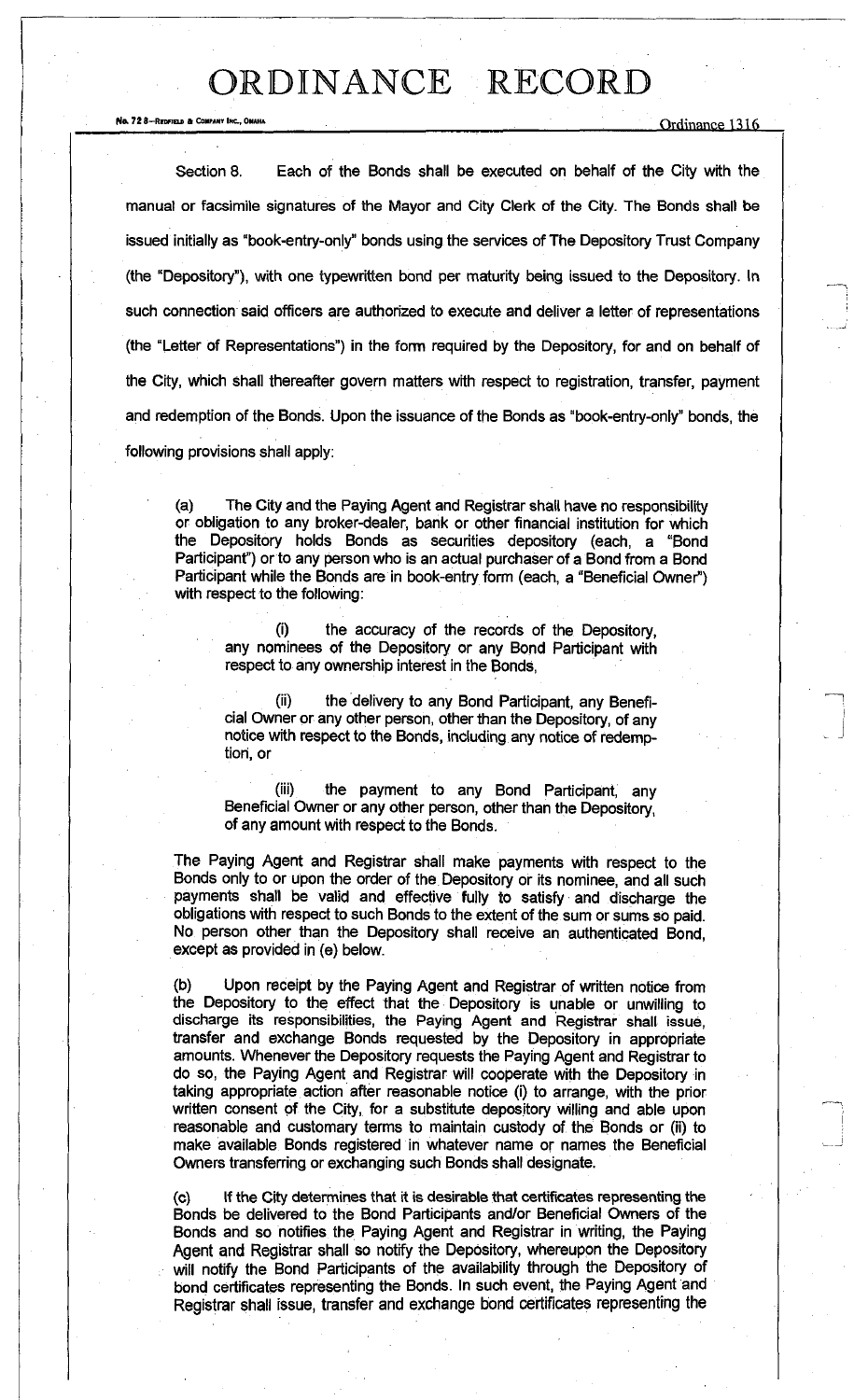No. 72 8-REonne A COWAKT INC.. OMAHA Qrrlinmirp

Bonds as requested by the Depository in appropriate amounts and in authorized denominations,

(d) Notwithstanding any other provision of this Ordinance to the contrary, so long as any Bond is registered in the name of the Depository or any nominee thereof, all payments with respect to such Bond and all notices with respect to such Bond shall be made and given, respectively, to the Depository as provided in the Letter of Representations.

(e) Registered ownership of the Bonds may be transferred on the books of registration maintained by the Paying Agent and Registrar, and the Series 2017 Bonds may be delivered in physical form to the following:

0) nominee; any successor securities depository or its

(ii) any person, upon (A) the resignation of the Depository from its functions as depository or (B) termination of the use of the Depository pursuant to this Section.

(f) In the event of any partial redemption of a Bond unless and until such partially redeemed Bond has been replaced in accordance with the provisions of this Ordinance, the books and records of the Paying Agent and Registrar shall govern and establish the principal amount of such Bond as is then outstanding and all of the Bonds issued to the Depository or its nominee shall contain a legend to such effect.

If for any reason the Depository resigns and is not replaced or upon termination by the City of book-entry-only form, the City shall immediately provide a supply of bond certificates for issuance upon subsequent transfers or in the event of partial redemption. In the event that such supply of certificates shall be insufficient to meet the requirements of the Paying Agent and Registrar for issuance of replacement bond certificates upon transfer or partial redemption, the City agrees to order printed an additional supply of bond certificates and to direct their execution by manual or facsimile signature of its then duly qualified and acting officers. In case any officer whose signature or facsimile thereof shall appear on any Bond shall cease to be such officer before the delivery of such Bond (including any bond certificates delivered to the Paying Agent and Registrar for issuance upon transfer or partial redemption) such signature or such facsimile signature shall nevertheless be valid and sufficient for all purposes the same as if such officer or officers had remained in office until the delivery of such Bond. After being executed by the Mayor and City Clerk, said Bonds shall be delivered to the Treasurer of the City who shall be responsible therefor under his/her official bond and such Treasurer shall maintain a record of information with respect to said Bonds in accordance with the requirements of Section 10-140, R.R.S. Neb, 2012, as amended, and shall cause the same to be filed with the Auditor of Public Accounts of the State of Nebraska. The Bonds shall not be valid and binding on the City until authenticated by the Paying Agent and Registrar. The Bonds shall be delivered to the Paying Agent and Registrar for registration and authentication. Upon execution, registration and authentication of the Bonds, they shall be delivered to the City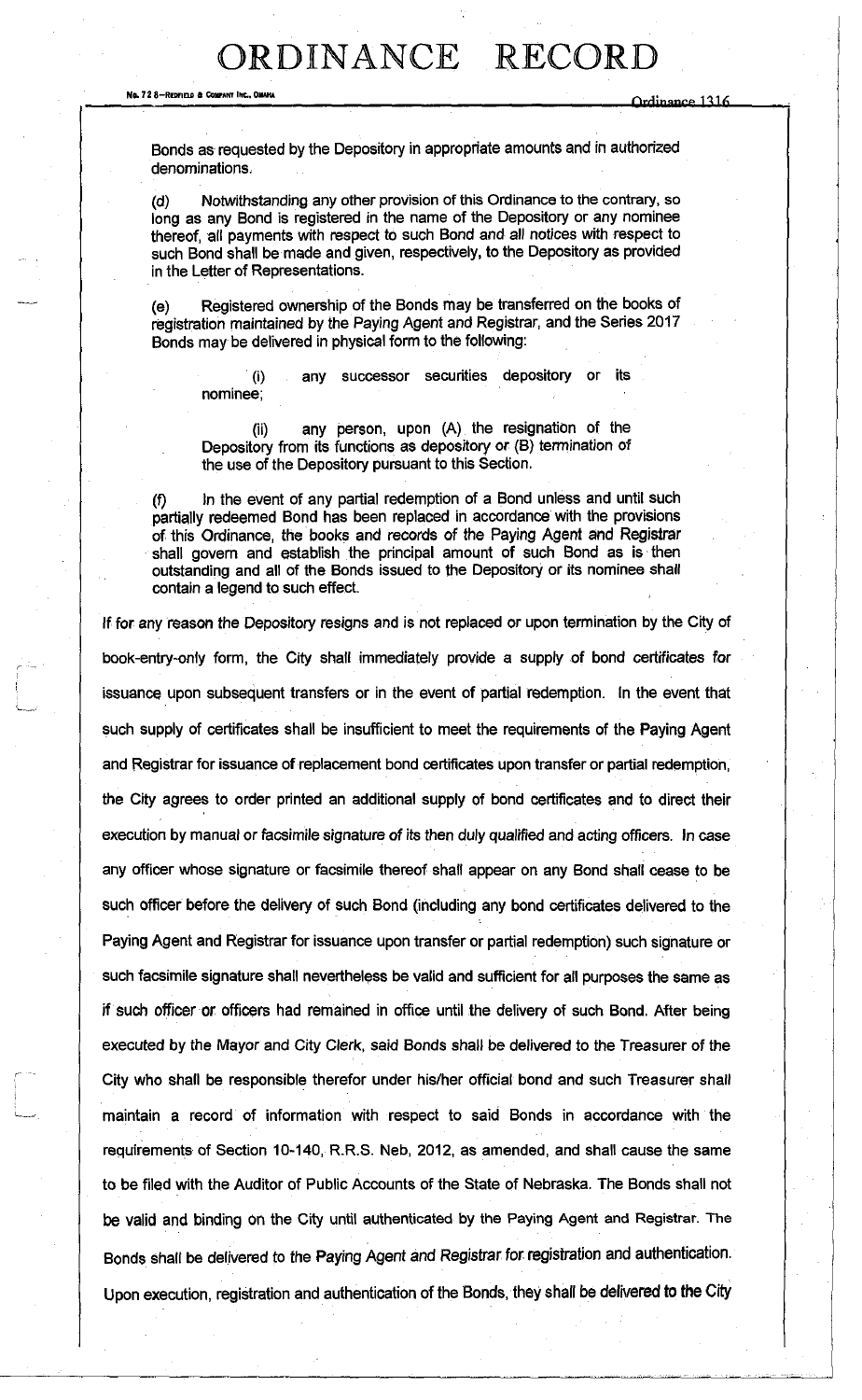No. 72 8-REDFIELD & COMPARY INC.. OMAHA<br>
Comparison of the Company inc...

Treasurer, who is authorized to deliver them to the Underwriter, as initial purchaser thereof, upon receipt of the purchase price thereof plus accrued interest thereon to date of payment of the Bonds. Such initial purchaser shall have the right to direct the registration of the Bonds and the denominations thereof within each maturity, subject to the restrictions of this Ordinance. The Underwriter and its agents, representatives and counsel (including the City's bond counsel) are hereby authorized to take such actions on behalf of the City as are necessary to effectuate the closing of the issuance and sale of the Bonds, including, without limitation, authorizing the release of the Bonds by the Depository at closing. The Bond Purchase Agreement (the "Purchase Agreement") to be entered into between the City and the Underwriter with respect to the purchase of the Bonds from, the City, in such form as the Authorized Officer executing the Purchase Agreement shall in the exercise of his or her own independent judgment and absolute discretion determine to be necessary, proper, appropriate, advisable, or desirable in order to effectuate the issuance, sale, and delivery of the Bonds, be and the same is hereby in all respects authorized, adopted, specified, accepted, ratified, approved and confirmed.

Section 9. The City Clerk is directed to make and certify a transcript or transcripts of the proceedings of the Mayor and City Council precedent to the issuance of said Bonds, a copy of which shall be delivered to the Underwriter.

Section 10. The proceeds of the Bonds shall be applied to the costs of the Project as described in Section 1 hereof, including payment of any related warrant indebtedness and issuance expenses for the Bonds. Pending such application the City Treasurer shall hold such proceeds.

Section 11. The Bonds are special obligations of the City payable from, and secured as to the payment of principal and interest by a pledge of the additional  $\frac{1}{2}$  cent sales and use tax imposed pursuant to Ordinance No. 1216 (as described and defined in Section 1 hereof as the "Tax"). The City hereby pledges the Tax to the payment of the principal of and interest on the Bonds. The City hereby further agrees that it shall dedicate such portion of its property tax levy authority (as provided in Section 77-3442, Neb. R.S.Supp. 2015) as is necessary to provide funds which, together with receipts from the Tax as pledged to the payment of the Bonds and any other monies made available and used for such purpose, will be sufficient to pay the principal of and interest on the Bonds as the same fall due (including mandatory sinking fund redemptions). The pledge of the Tax provided for in this Section 11 for the Bonds shall not prevent the City from otherwise applying receipts from the Tax in any year so long as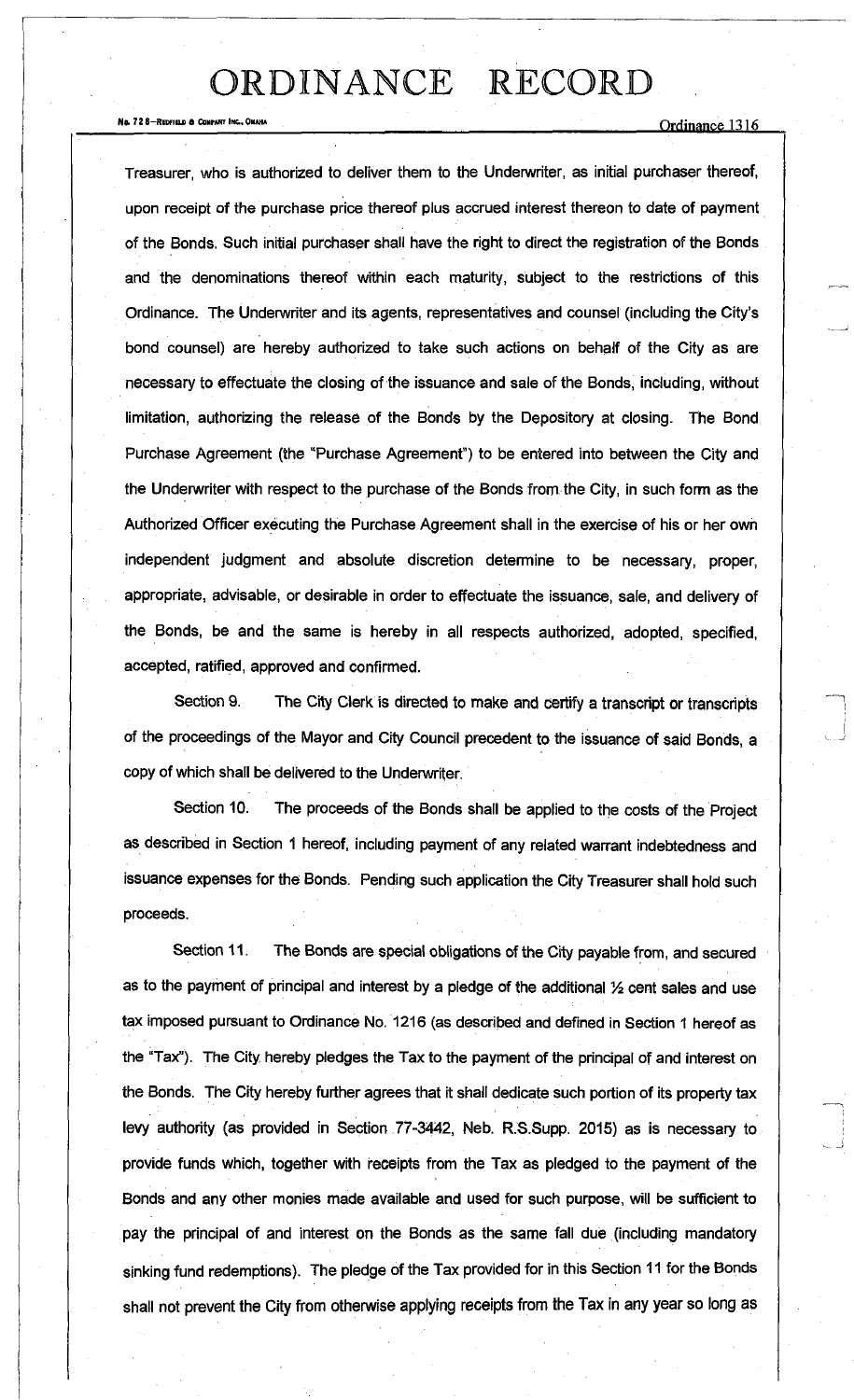No. 728-RCDREUI ft COHTANT iNC.OUHA \_ <sup>1</sup> . - - - , Ornmnnrf\* nln

sufficient receipts from such fund have been set aside for the payment of principal and interest falling due in such year on the Bonds. In addition, the City further reserves the right to issue additional bonds payable on par with the Bonds equally and ratably secured by a pledge of receipts from the Tax.

Section 12. The Mayor and City Council hereby authorize the Authorized Officers, or each individually, to approve and deem final, within the meaning of Rule 15c2-12 under the Securities Exchange Act of 1934, as amended, a Preliminary Official Statement with respect to the Bonds and the information therein contained and to approve and deliver a final Official Statement for and on behalf of the City. The Authorized Officers, or any one or more of them, are hereby further authorized to take any and all actions and enter into any and all agreements and execute any documents deemed necessary or appropriate in connection with the issuance and sale of the Bonds, and any such actions previously taken are hereby ratified and confirmed.

Section 13. The City hereby (a) authorizes and directs that an Authorized Officer execute and deliver, on the date of issue of the Bonds, a continuing disclosure undertaking (the "Continuing Disclosure Undertaking") in such form as shall be satisfactory to the City and in compliance with Rule 15c2-12 of the Securities and Exchange Commission, and (b) covenants and agrees that it will comply with and carry out all of the provisions of the Continuing Disclosure Undertaking. Notwithstanding any other provision of this resolution, failure of the City to comply with the Continuing Disclosure Undertaking shall not be considered an event of default hereunder; however, any Participating Underwriter (as such term is defined in the Continuing Disclosure Undertaking) or any Beneficial Owner or any Registered Owner of a Bond (as such terms are defined in the Continuing Disclosure Undertaking) may take such actions as may be necessary and appropriate, including seeking mandamus or specific performance by court order, to cause the City to comply with its obligations under this section.

Section 14. The City hereby covenants with the purchasers and holders of the Bonds herein authorized that it will make no use of the proceeds of said issue, including monies held in any sinking fund for the payment of principal and interest on said Bonds, which would cause said Bonds to be arbitrage bonds within the meaning of Sections 103 and 148 and other related sections of the Internal Revenue Code of 1986, as amended (the "Code"), and further covenants to comply with said Sections 103 and 148 and related sections and all applicable regulations thereunder throughout the term of said issue. The City hereby covenants and agrees to take all actions necessary under the Code to maintain the tax exempt status (as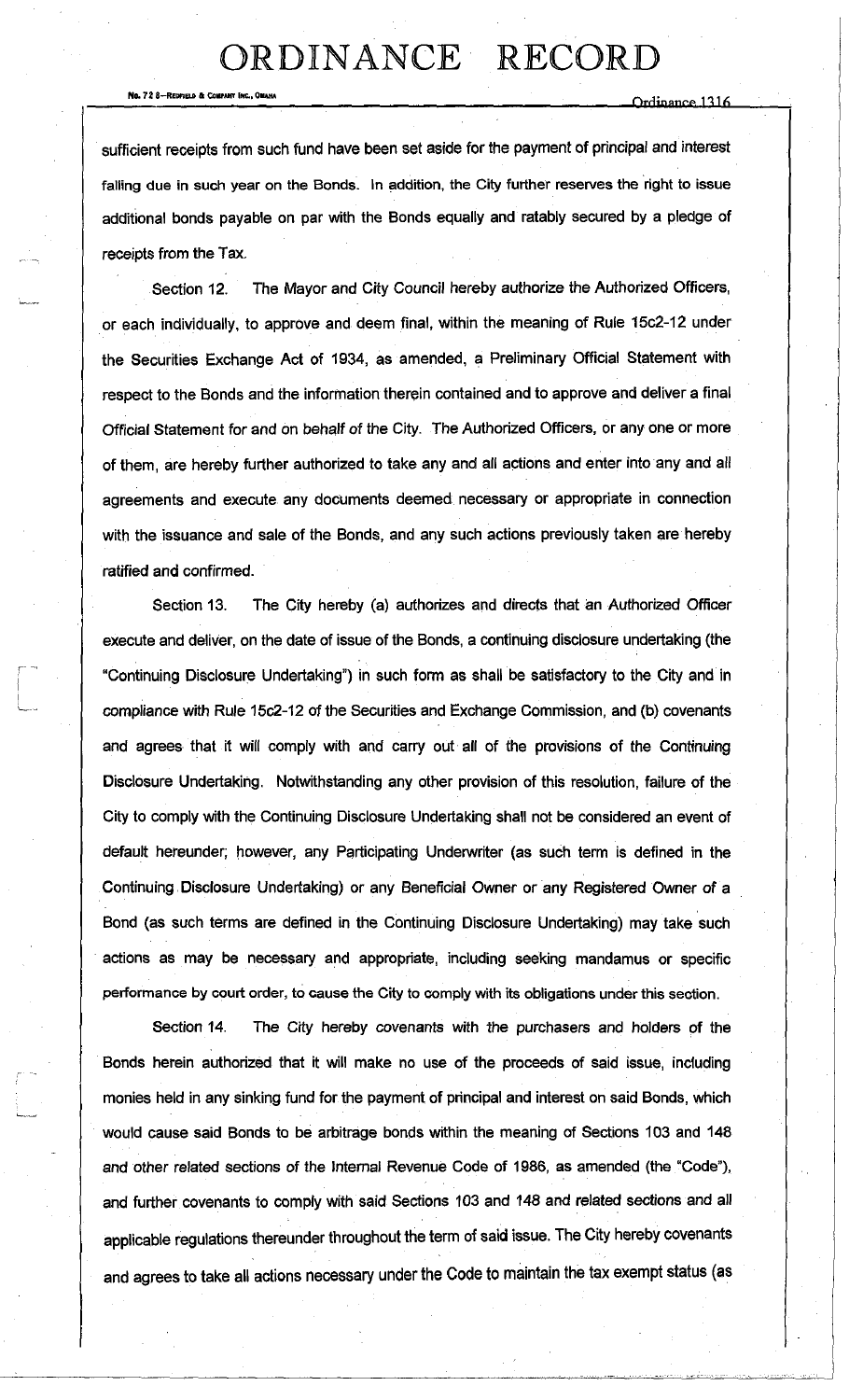No. 72 8-REDFIELD & COMPART INC.. OMAHA **ORDINANT SERVER THE COMPANY OF SHEAR** OF SHEAPER OF SHEAPER OF SHEAPER OF SHEAPER OF SHEAPER OF SHEAPER OF SHEAPER OF SHEAPER OF SHEAPER OF SHEAPER OF SHEAPER OF SHEAPER OF SHEAPER

to taxpayers generally) of interest payable on the Bonds. The City hereby authorizes the Authorized Officers, or any one or more of them, as, if and to the extent appropriate, to designate the Bonds as its "qualified tax-exempt obligations" pursuant to Section 265(b)(3)(B)(i)(lll) of the Code and covenant and warrant on behalf of the City that the City does not reasonably expect to issue tax-exempt bonds or other tax-exempt interest bearing obligations aggregating in principal amount more than \$10,000,000 during the calendar year in which the Bonds are issued (taking into consideration the exception for current refunding issues). The City agrees to take all further actions, if any, necessary and appropriate to qualify the Bonds herein authorized as such "qualified tax-exempt obligations" as and to the extent permitted by law.

Section 15. The Authorized Officers are authorized to enter into an insurance policy (the "Bond Insurance Policy") issued by the Bond Insurer guaranteeing the scheduled payment of the principal of and interest on the Insured Bonds. Notwithstanding any other provision of this Ordinance to the contrary, the following provisions shall be applicable to any bonds designated as Insured Bonds:

(a) The Bond Insurer is a third party beneficiary to this Ordinance.

(b) No modification, amendment or supplement to this Ordinance shall become effective except upon obtaining the prior written consent of the Bond Insurer.

(c) The City shall send copies of any modification or amendment to this Ordinance to Moody's Investors Service at least 10 days prior to the effective date thereof.

(d) The rights granted to the Bond Insurer under this Ordinance to request, consent to or direct any action are rights granted to the Bonds Insurer in consideration of its issuance of the Bond Insurance Policy. Any exercise by the Bond Insurer of such rights is merely an exercise of the Bond Insurer's contractual rights and shall not be construed or deemed to be taken for the benefit or on behalf of the Bondholders nor does such action evidence any position of the Bond Insurer, positive or negative, as to whether Bondholder consent is required in addition to consent of the Bond Insurer.

(e) Amounts paid by the Bond Insurer under the Bond Insurance Policy shall not be deemed paid for purposes of this Ordinance and shall remain outstanding and continue to be due and owing until paid by the City in accordance with this Ordinance.

(f) Claims upon the Bond Insurance Policy and payments by and to the Bond Insurer shall be made in accordance with the following provisions:

If, on the third business day prior to the related scheduled interest payment date or principal payment date **("Payment Date")** there is not on deposit with the Paying Agent, after making all transfers and deposits required under this Ordinance, moneys sufficient to pay the principal of and interest on the Insured Bonds due on such Payment Date, the Paying Agent shall give notice to the Bond Insurer and to its designated agent (if any) (the **"Insurer's Fiscal Agent")** by telephone or telecopy of the amount of such deficiency by 12:00 noon, New York City time, on such business day. If, on the second business day prior to the related Payment Date, there continues to be a deficiency in the amount available to pay the principal of and interest on the Insured Bonds due on such Payment Date, the Paying Agent shall make a claim under the Insurance Policy and give notice to the Bond Insurer and the Insurer's Fiscal Agent (if any) by telephone of the amount of such deficiency, and the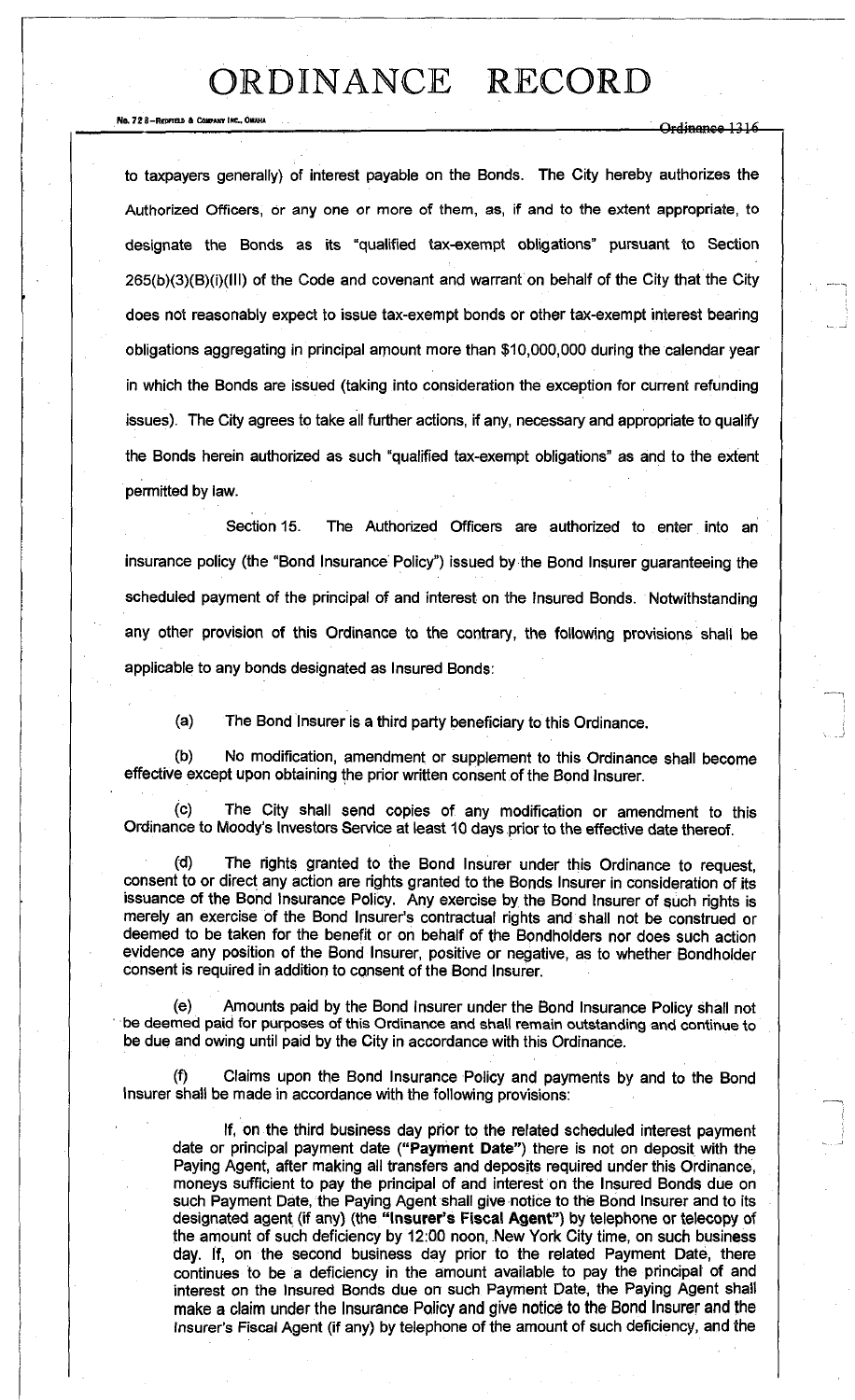No. 72 8~REOFIELD & COMMANY INC.

Ordinance 1316

allocation of such deficiency between the amount required to pay interest on the Insured Bonds and the amount required to pay principal of the Insured Bonds, confirmed in writing to the Bond Insurer and the Insurer's Fiscal Agent by 12:00 noon, New York City time, on such second business day by filling in the form of Notice of Claim and Certificate delivered with the Insurance Policy.

The Paying Agent shall designate any portion of payment of principal on Insured Bonds paid by the Bond Insurer, whether by virtue of mandatory sinking fund redemption, maturity or other advancement of maturity, on its books as a reduction in the principal amount of Insured Bonds registered to the then current Bondholder, whether DTC or its nominee or otherwise, and shall issue a replacement Insured Bond to the Bond Insurer, registered in the name of Assured Guaranty Municipal Corp., in a principal amount equal to the amount of principal so paid (without regard to authorized denominations); provided that the Paying Agent's failure to so designate any payment or issue any replacement Insured Bond shall have no effect on the amount of principal or interest payable by the issuer on any Insured Bond or the subrogation rights of the Bond Insurer.

The Paying Agent shall keep a complete and accurate record of all funds deposited by the Bond Insurer into the Policy Payments Account (defined below) and the allocation of such funds to payment of interest on and principal of any Insured Bond. The Bond Insurer shall have the right to inspect such records at reasonable times upon reasonable notice to the Paying Agent.

Upon payment of a claim under the Insurance Policy, the Paying Agent shall establish a separate special purpose trust account for the benefit of Bondholders referred to herein as the **"Policy Payments Account"** and over which the Paying Agent shall have exclusive control and sole right of withdrawal. The Paying Agent shall receive any amount paid under the Insurance Policy in trust on behalf of Bondholders and shall deposit any such amount in the Policy Payments Account and distribute such amount only for purposes of making the payments for which a claim was made. Such amounts shall be disbursed by the Paying Agent to Bondholders in the same manner as principal and interest payments are to be made with respect to the Insured Bonds under the sections hereof regarding payment of Insured Bonds. It shall not be necessary for such payments to be made by checks or wire transfers separate from the check or wire transfer used to pay debt service with other funds available to make such payments. Notwithstanding anything herein to the contrary, the City agrees to pay to the Bond Insurer (i) a sum equal to the total of all amounts paid by the Bond Insurer under the Insurance Policy (the **"Insurer Advances");** and (ii) interest on such Insurer Advances from the date paid by the Bond Insurer until payment thereof in full, payable to the Bond Insurer at the Late Payment Rate per annum (collectively, the **"Insurer Reimbursement Amounts"). "Late Payment Rate"** means the lesser of (A) the greater of (1i) the per annum rate of interest, publicly announced from time to time by JPMorgan Chase Bank at its principal office in The City of New York, as its prime or base lending rate (any change in such rate of interest to be effective on the date such change is announced by JPMorgan Chase Bank) plus 3%, and (2) the then applicable highest rate of interest on the Insured Bonds and (B) the maximum rate permissible under applicable usury or similar laws limiting interest rates. The Late Payment Rate shall be computed on the basis of the actual number of days elapsed over a year of 360 days. The City hereby covenants and agrees that the Insurer Reimbursement Amounts are secured by a lien on and pledge of the Revenues and payable from such Revenues on a parity with debt service due on the Insured Bonds.

Funds held in the Policy Payments Account shall not be invested by the Paying Agent and may not be applied to satisfy any costs, expenses or liabilities of the Paying Agent. Any funds remaining in the Policy Payments Account following a Insured Bond payment date shall promptly be remitted to the Bond Insurer.

(g) The Bond Insurer shall, to the extent it makes any payment of principal of or interest on the Insured Bonds, become subrogated to the rights of the recipients of such payments in accordance with the terms of the insurance Policy.

(h) The City shall pay or reimburse the Bond Insurer any and all charges, fees, costs and expenses which the Bond Insurer may reasonably pay or incur in connection with (i) the administration, enforcement, defense or preservation of any rights or security in this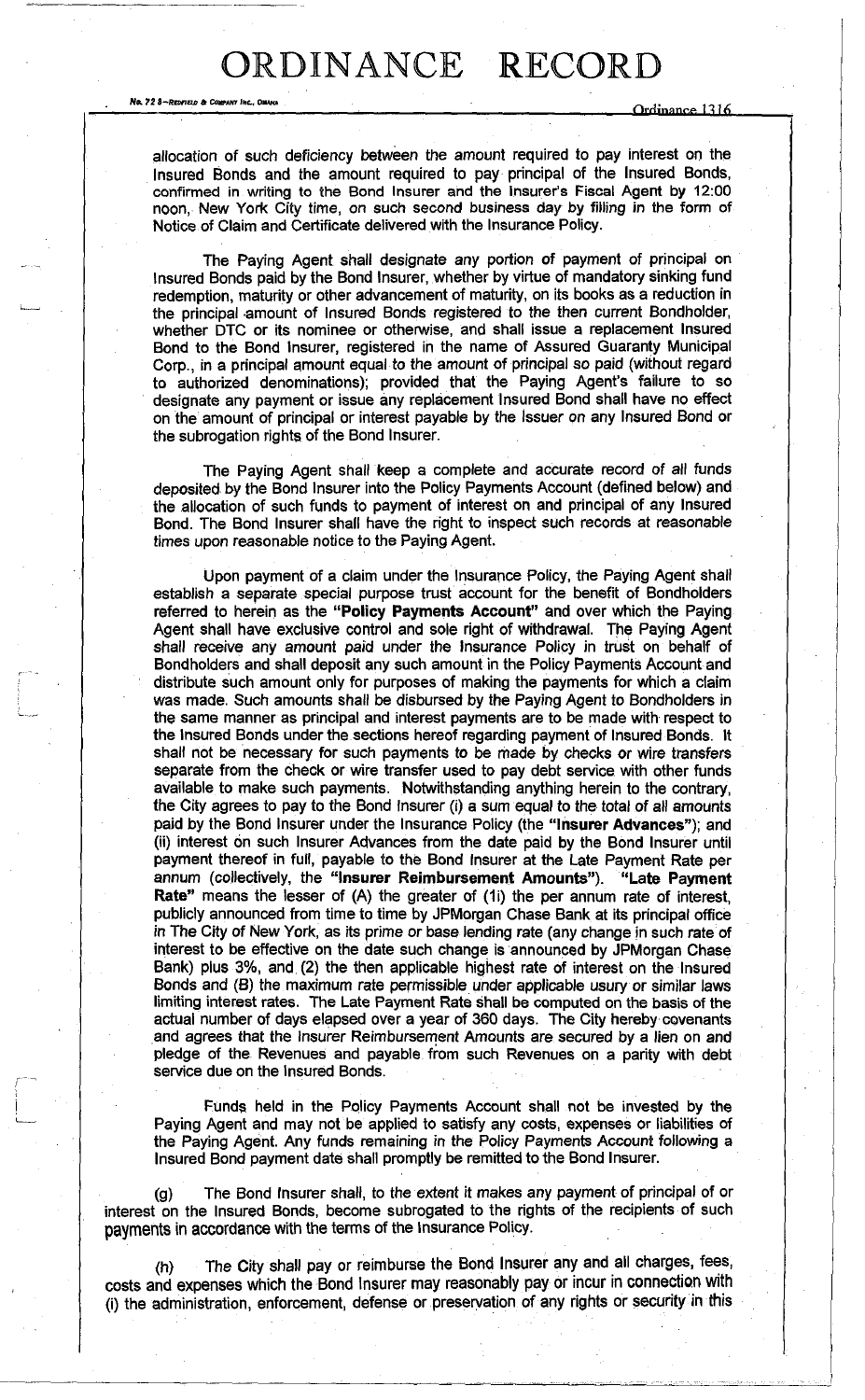No. 72 8—REDFIELD & COMPANY INC., OMAHA **No. 72 and 73 and 73 and 73 and 73 and 73 and 74** Ordinance 1316

Ordinance; (ii) the pursuit of any remedies under this Ordinance or otherwise afforded by law or equity, (iii) any amendment, waiver or other action with respect to, or related to, this Ordinance whether or not executed or completed, (iv) the violation by the City of any law, rule or regulation, or any judgment, order or decree applicable to it or (v) any litigation or other dispute in connection with this Ordinance or the transactions contemplated hereby, other than amounts resulting from the failure of the Bond Insurer to honor its obligations under the Insurance Policy. The Bond Insurer reserves the right to charge a reasonable fee as a condition to executing any amendment, waiver or consent proposed in respect of this Ordinance.

The Bond Insurer shall be entitled to pay principal or interest on the Insured Bonds that shall become Due for Payment but shall be unpaid by reason of Nonpayment by the City (as such terms are defined in the Bond Insurance Policy) and any amounts due on the Insured Bonds as a result of acceleration of the maturity thereof in accordance with this Ordinance, whether or not the Bond Insurer has received a Notice of Nonpayment (as such terms are defined in the Bond Insurance Policy) or a claim upon the Bond Insurance Policy.

The notice address of the Bond Insurer is: Assured Guaranty Municipal Corp, 31 West 52<sup>nd</sup> Street, New York, New York, 10019, Attention: Managing Director -Surveillance, Re: Policy No. 214971-N, Telephone: (212) 974-0100, Telecopier (212) 581- 3268. In each case in which notice or other communication refers to ah Event of Default, then a copy of such notice or other communication shall also be sent to the attention of the General Counsel and shall be marked to indicate "URGENT MATERIAL ENCLOSED."

(k) The Bond Insurer shall be provided with the following information:

Annual audited financial statements within 150 days after the end of the City's fiscal year (together with a certification of the City that it is not aware of any default or Event of Default under this Ordinance), and the City's annual budget within 30 days after the approval thereof together with such other information, data or reports as the Insurer shall reasonably request from time to time;

(ii) Notice of any default known to the City within five business days after knowledge thereof;

(iii) Prior notice of the advance refunding or redemption of any of the Insured Bonds, including the principal amount, maturities and CUSIP numbers thereof;

Notice of the resignation or removal of the Paying Agent and Bond Registrar and the appointment of, and acceptance of duties by, any successor thereto;

(v) Notice of the commencement of any proceeding by or against the City commenced under the United States Bankruptcy Code or any other applicable bankruptcy, insolvency, receivership, rehabilitation or similar law (an "Insolvency Proceeding");

(vi) Notice of the making of any claim in connection with any Insolvency Proceeding seeking the avoidance as a preferential transfer of any payment of principal of, or interest on, the Insured Bonds;

(vii) A full original transcript of all proceedings relating to the execution of any amendment or supplement to this Ordinance; and

(viii) All reports, notices and correspondence to be delivered to Bondholders under the terms of this Ordinance.

To accomplish defeasance of the Insured Bonds, the City shall cause to be delivered (i) a report of an independent firm of nationally recognized certified public accountants or such other accountant as shall be acceptable to the Bond Insurer (the **"Accountant")** verifying the sufficiency of the escrow established to pay the Insured Bonds in full on the maturity or redemption date (the **"Verification"),** (ii) an Escrow Deposit Agreement (which shall be acceptable in form and substance to the Insurer), (iii) an opinion of nationally recognized bond counsel to the effect that the Insured Bonds are no longer "Outstanding" under the Ordinance and (iv) if there is a Paying Agent for the Insured Bonds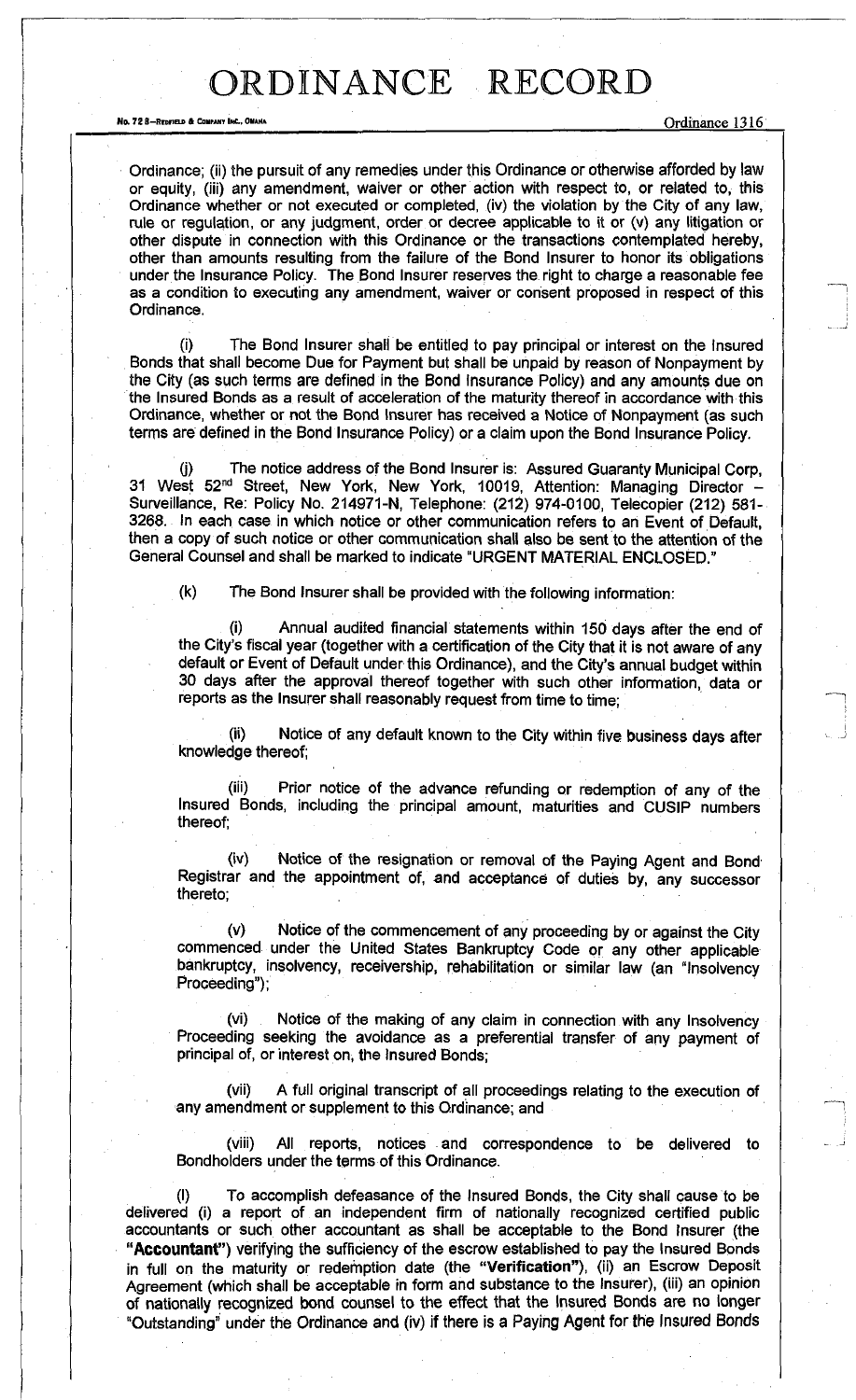No. 72 8-REDFIELD & COMPANY INC., OKAHA

Ordinance 1316

a certificate of discharge of the Paying Agent with respect to the Insured Bonds; each Verification and defeasance opinion shall be acceptable in form and substance, and addressed, to the City, the Paying Agent and the Bond Insurer. The Bond Insurer shall be provided with final drafts of the above-referenced documentation not less than five business days prior to the funding of the escrow.

(m) The maturity of the Insured Bonds shall not be accelerated without the consent of the Bond Insurer and in the event the maturity of the Insured Bonds is accelerated, the Bond Insurer may elect, in its sole discretion, to pay accelerated principal and interest accrued on such principal to the date of acceleration (to the extent unpaid by the City) and the Paying Agent shall accept such amounts. Upon payment of such accelerated principal and interest accrued to the acceleration date as provided above, the Bond Insurer's obligations under the Bond Insurance Policy with respect to such Insured Bonds shall be fully discharged.

(n) The prior written approval of the Bond Insurer is required if the City exercises any provision of this Ordinance permitting the purchase of Insured Bonds in lieu of redemption if any Insured Bond so purchased is not cancelled upon purchase.

(o) The City shall provide the Bond Insurer with such additional information as the Bond Insurer may reasonably request.

(p) The City will permit the Bond Insurer to discuss the affairs, finances and accounts of the City or any information or any information the Bond Insurer may reasonably request regarding the security for the Bonds with appropriate officers of the Bond Insurer and will use commercially reasonable efforts to enable the Bond Insurer to have access to the facilities, books and records of the City on any business day upon reasonable prior notice.

(q) Notwithstanding satisfaction of the other conditions to the issuance of Parity Bonds set forth herein, no Parity Bonds shall be issued if an event of default (or any event which, once all notice or grace period have passed, would constitute an event of default) exists unless such default shall be cured upon such issuance.

(r) The Bond Insurer shall be deemed to be the sole holder of the Insured Bonds for the purpose of exercising any voting right or privilege or giving any consent or direction or taking any other action that the owners of the Insured Bonds are entitled to take in the event of a default. In furtherance thereof and as a term of the Ordinance and each Insured Bond, the Registrar and each Owner appoint the Bond Insurer as their agent and attorney-in-fact and agree that the Bond Insurer may at any time during the continuation of any proceeding by or against the Issuer under the United States Bankruptcy Code or any other applicable bankruptcy, insolvency, receivership, rehabilitation or similar law (an "Insolvency Proceeding") direct all matters relating to such Insolvency Proceeding, including without limitation, (A) all matters relating to any claim or enforcement proceeding in connection with an Insolvency Proceeding (a "Claim"), (B) the direction of any appeal of any order relating to any Claim, (C) the posting of any surety, supersedeas or performance bond pending any such appeal, and (D) the right to vote to accept or reject any plan of adjustment. In addition, the Registrar and each Owner delegate and assign to the Insurer, to the fullest extent permitted by law, the rights of the Registrar and each Owner in the conduct of any Insolvency Proceeding, including, without limitation, all rights of any party to an adversary proceeding or action with respect to any court order issued in connection with any such Insolvency Proceeding.

Section 16. The City's obligations under this Ordinance with respect to any or all of the Bonds herein authorized shall be fully discharged and satisfied as to any or all of such Bonds and any such Bond shall no longer be deemed to be outstanding hereunder if such Bond has been purchased by the City and canceled or when the payment of principal of and interest thereon to the respective date of maturity or redemption (a) shall have been made or caused to be made in accordance with the terms thereof, (b) shall have been provided for by depositing with a national or state bank having trust powers, or trust company, in trust, solely